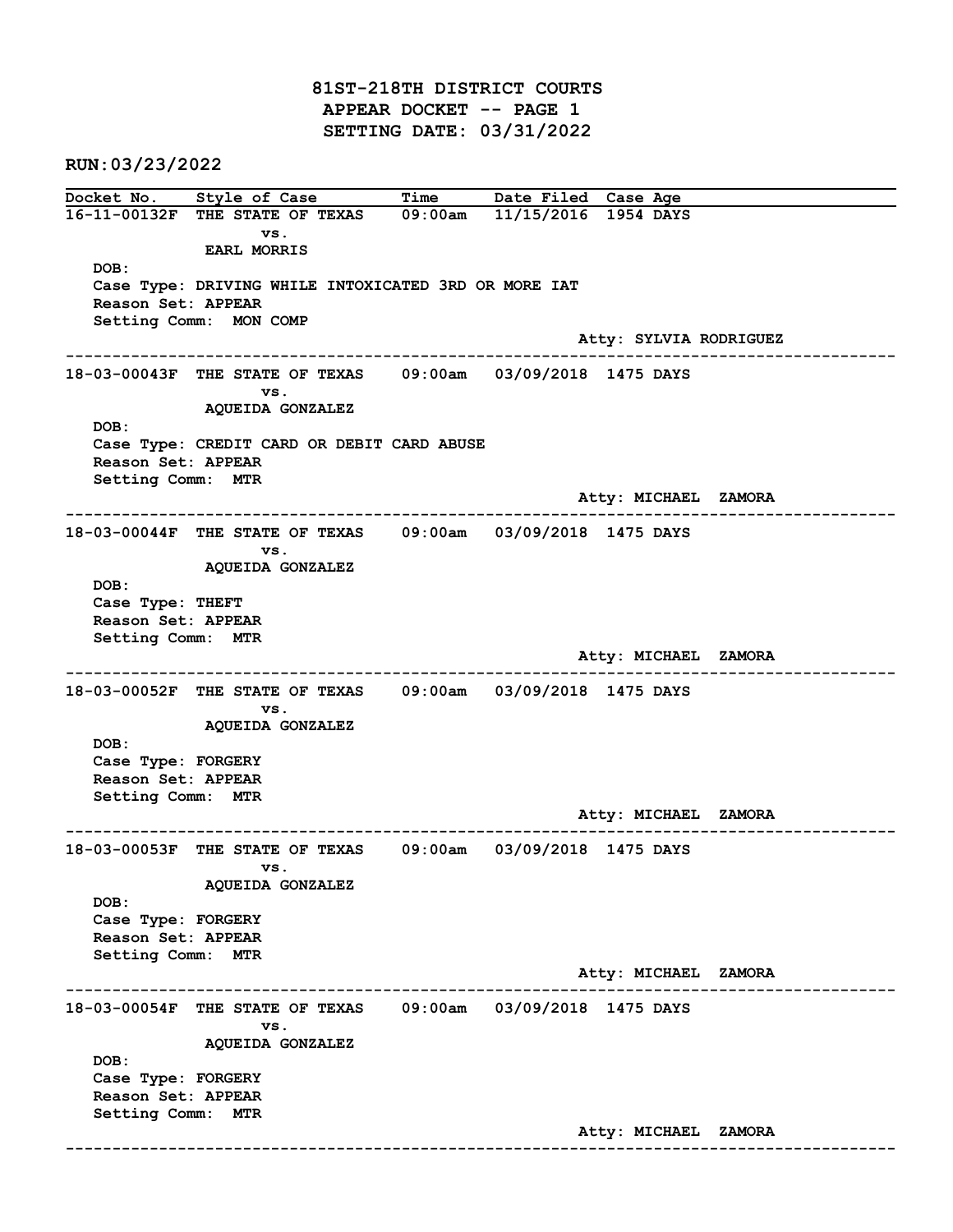81ST-218TH DISTRICT COURTS APPEAR DOCKET -- PAGE 2 SETTING DATE: 03/31/2022

RUN:03/23/2022

Docket No. Style of Case Time Date Filed Case Age 18-09-00151F THE STATE OF TEXAS 09:00am 09/14/2018 1286 DAYS vs. JAMES ADAME DOB: Case Type: EVADING ARREST DET W/VEH Reason Set: APPEAR Setting Comm: MTR Atty: TRLA PDO ------------------------------------------------------------------------------------------------------------------------ 18-10-00159F THE STATE OF TEXAS 09:00am 10/26/2018 1244 DAYS vs. KAYLIN DANIELLE TREVINO DOB: 06/17/1997 Case Type: POSS CS PG 1 <1G Reason Set: APPEAR Setting Comm: MTR (VAL VERDE DET FACILITY) Atty: ------------------------------------------------------------------------------------------------------------------------ 18-11-00182F THE STATE OF TEXAS 09:00am 11/02/2018 1237 DAYS vs. MARY JANE ROMAN DOB: 11/20/1964 Case Type: MURDER Reason Set: APPEAR Setting Comm: PT, JDC 4/26, JT 5/16 Atty: ADRIAN PEREZ ------------------------------------------------------------------------------------------------------------------------ 19-02-00015F THE STATE OF TEXAS 09:00am 02/01/2019 1146 DAYS vs. MAYRA CORRAL DOB: Case Type: INJURY CHILD/ELDERLY/DISABLE W/INT SBI/MENTAL Reason Set: APPEAR Setting Comm: PT, JDC 4/26, JT 5/16 Atty: JOHN "TONY" POLLREISZ ------------------------------------------------------------------------------------------------------------------------ 19-02-00016F THE STATE OF TEXAS 09:00am 02/01/2019 1146 DAYS vs. RICARDO BALDERAS DOB: Case Type: INJURY CHILD/ELDERLY/DISABLE W/INT SBI/MENTAL Reason Set: APPEAR Setting Comm: PT, JDC 4/26, JT 5/16 Atty: SHERI DYE ------------------------------------------------------------------------------------------------------------------------ 19-02-00019F THE STATE OF TEXAS 09:00am 02/01/2019 1146 DAYS vs. MANUEL VELASQUEZ GARCIA DOB: Case Type: AGG SEXUAL ASSAULT CHILD Reason Set: APPEAR Setting Comm: PT, JDC 4/26, JT 5/16 Atty: MICHAEL ZAMORA ------------------------------------------------------------------------------------------------------------------------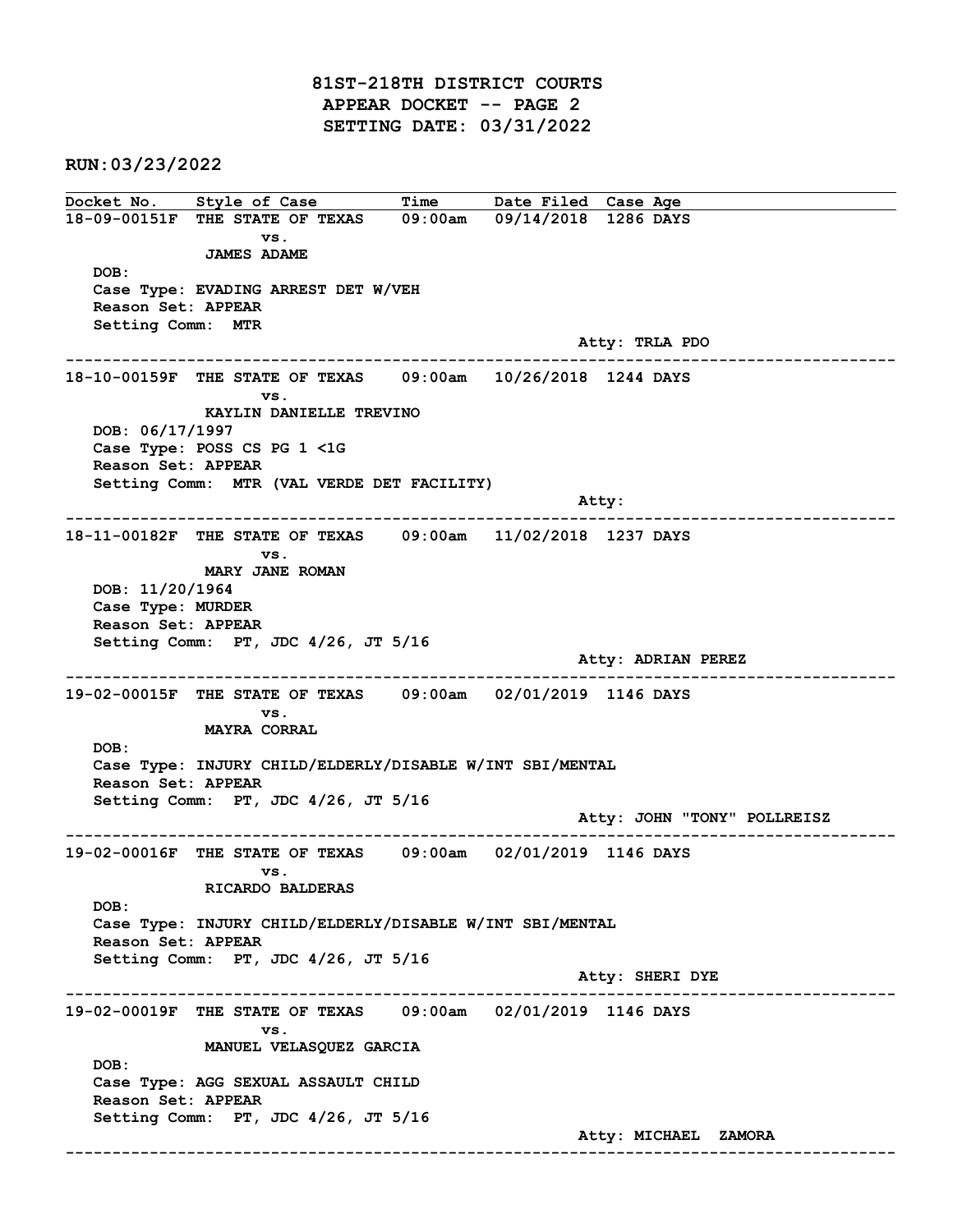81ST-218TH DISTRICT COURTS APPEAR DOCKET -- PAGE 3 SETTING DATE: 03/31/2022

RUN:03/23/2022

Docket No. Style of Case Time Date Filed Case Age 19-09-00080F THE STATE OF TEXAS 09:00am 09/05/2019 930 DAYS vs. AMANDA MARTINEZ DOB: 02/19/1991 Case Type: THEFT PROP >=\$2,500<\$30K Reason Set: APPEAR Setting Comm: PT, JDC 4/26, JT 5/16 Atty: MICHAEL ZAMORA ------------------------------------------------------------------------------------------------------------------------ 19-11-00108F THE STATE OF TEXAS 09:00am 11/18/2019 856 DAYS vs. WILLIAM DOLLINS DOB: 03/25/1977 Case Type: MAN DEL CS PG 1 >=4G<200G Reason Set: APPEAR Setting Comm: PT, JDC 4/26, JT 5/16 Atty: TED RODRIGUEZ, JR. ------------------------------------------------------------------------------------------------------------------------ 19-11-00117F THE STATE OF TEXAS 09:00am 11/18/2019 856 DAYS vs. JOE GALLARDO DOB: 12/18/1978 Case Type: MURDER Reason Set: APPEAR Setting Comm: PT, JDC 4/26, JT 5/16 Atty: MICHAEL ZAMORA ------------------------------------------------------------------------------------------------------------------------ 20-01-00008F THE STATE OF TEXAS 09:00am 01/23/2020 790 DAYS vs. TIMOTHY MARTINEZ RAMON DOB: 11/20/1984 Case Type: MAN DEL CS PG 1 >=4G<200G Reason Set: APPEAR Setting Comm: PT, JDC 4/26, JT 5/16 Atty: KATHLEEN 'KATIE' ROBERTS ------------------------------------------------------------------------------------------------------------------------ 20-03-00027F THE STATE OF TEXAS 09:00am 03/20/2020 733 DAYS vs. CHRISTOPHER C HELMS DOB: 05/09/1999 Case Type: AGG SEXUAL ASSAULT OF ELDERLY/DISABLED PERSON Reason Set: APPEAR Setting Comm: PT, JDC 4/26, JT 5/16 Atty: TRAVIS KETNER ------------------------------------------------------------------------------------------------------------------------ 20-05-00061F THE STATE OF TEXAS 09:00am 05/15/2020 677 DAYS vs. BENJAMIN MORALES DOB: 07/28/1991 Case Type: BURGLARY OF HABITATION Reason Set: APPEAR Setting Comm: PT, JDC 4/26, JT 5/16 Atty: TRLA PDO ------------------------------------------------------------------------------------------------------------------------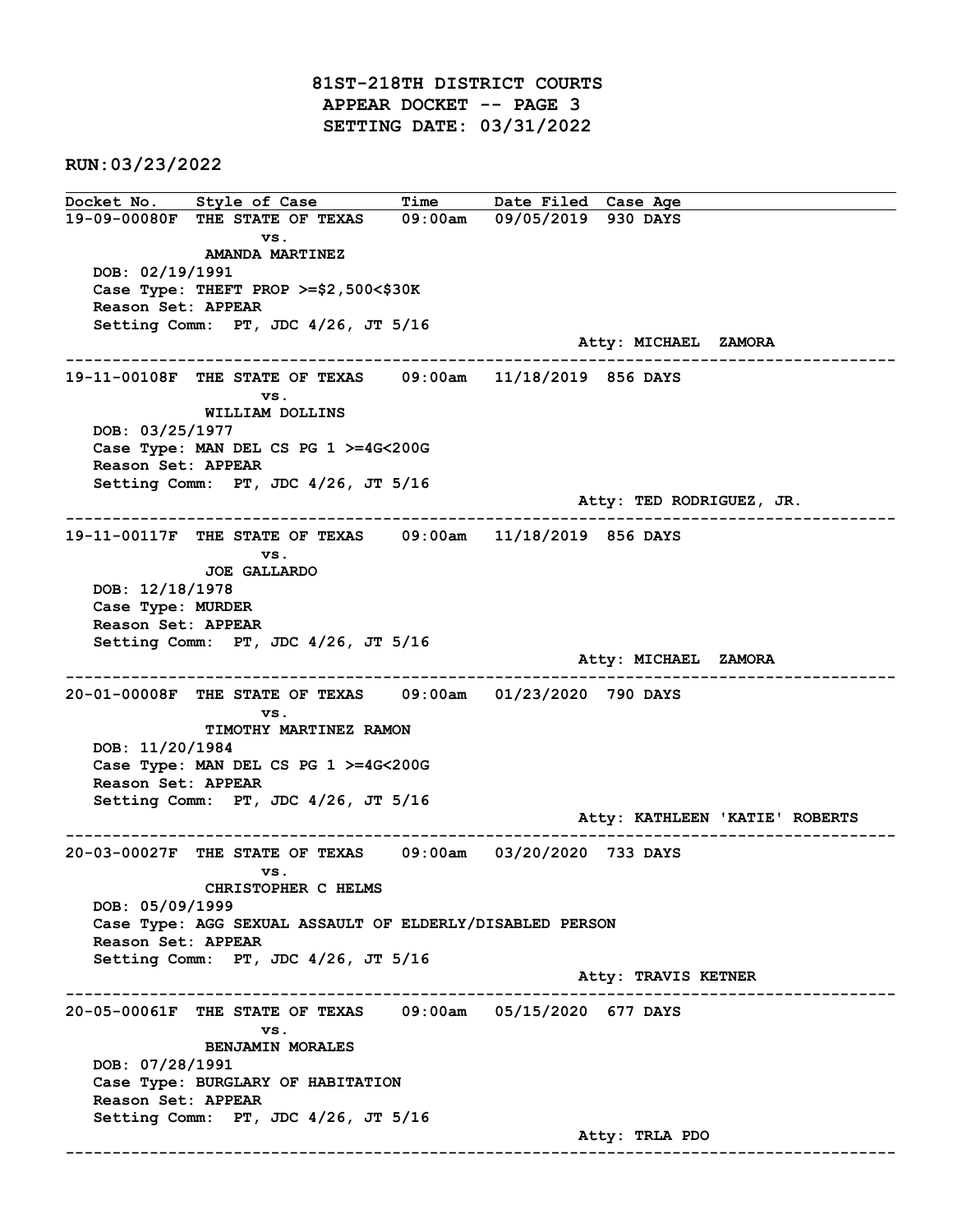81ST-218TH DISTRICT COURTS APPEAR DOCKET -- PAGE 4 SETTING DATE: 03/31/2022

RUN:03/23/2022

Docket No. Style of Case Time Date Filed Case Age 20-08-00084F THE STATE OF TEXAS 09:00am 08/21/2020 579 DAYS vs. CHARLES LLOYD MORALES DOB: 10/29/1986 Case Type: EVADING ARREST DETENTION Reason Set: APPEAR Setting Comm: MON FEDERAL Atty: ADRIAN PEREZ ------------------------------------------------------------------------------------------------------------------------ 20-08-00088F THE STATE OF TEXAS 09:00am 08/21/2020 579 DAYS vs. DARIN GAGGE SHACKELFORD DOB: 03/27/2002 Case Type: POSS CS PG 1 <1G ANALOGUE Reason Set: APPEAR Setting Comm: PTD VIOLATION Atty: TRLA PDO ------------------------------------------------------------------------------------------------------------------------ 20-11-00126F THE STATE OF TEXAS 09:00am 11/20/2020 488 DAYS vs. RICHARD ANTHONY BANDA DOB: 01/11/1970 Case Type: ASSAULT WITH A DEADLY WEAPON Reason Set: APPEAR Setting Comm: PT, JDC 4/26, JT 5/16 Atty: TRLA PDO ------------------------------------------------------------------------------------------------------------------------ 20-11-00131F THE STATE OF TEXAS 09:00am 11/20/2020 488 DAYS vs. JOE REYNA ESCOBEDO DOB: 08/03/1992 Case Type: INJ TO A CHILD SBI Reason Set: APPEAR Setting Comm: ARR Atty: TRLA PDO ------------------------------------------------------------------------------------------------------------------------ 20-11-00147F THE STATE OF TEXAS 09:00am 11/20/2020 488 DAYS vs. SANTIAGO A. GARCIA DOB: 11/26/2000 Case Type: POSS CS PG 1 <1G ANALOGUE Reason Set: APPEAR Setting Comm: PT, JDC 4/21, JT 5/16 Atty: TRLA PDO ------------------------------------------------------------------------------------------------------------------------ 21-01-00002F THE STATE OF TEXAS 09:00am 01/26/2021 421 DAYS vs. DAVID CHAVERA, JR. DOB: 12/31/1976 Case Type: BURGLARY OF BUILDING Reason Set: APPEAR Setting Comm: PT, JDC 4/26, JT 5/16 Atty: TRLA PDO ------------------------------------------------------------------------------------------------------------------------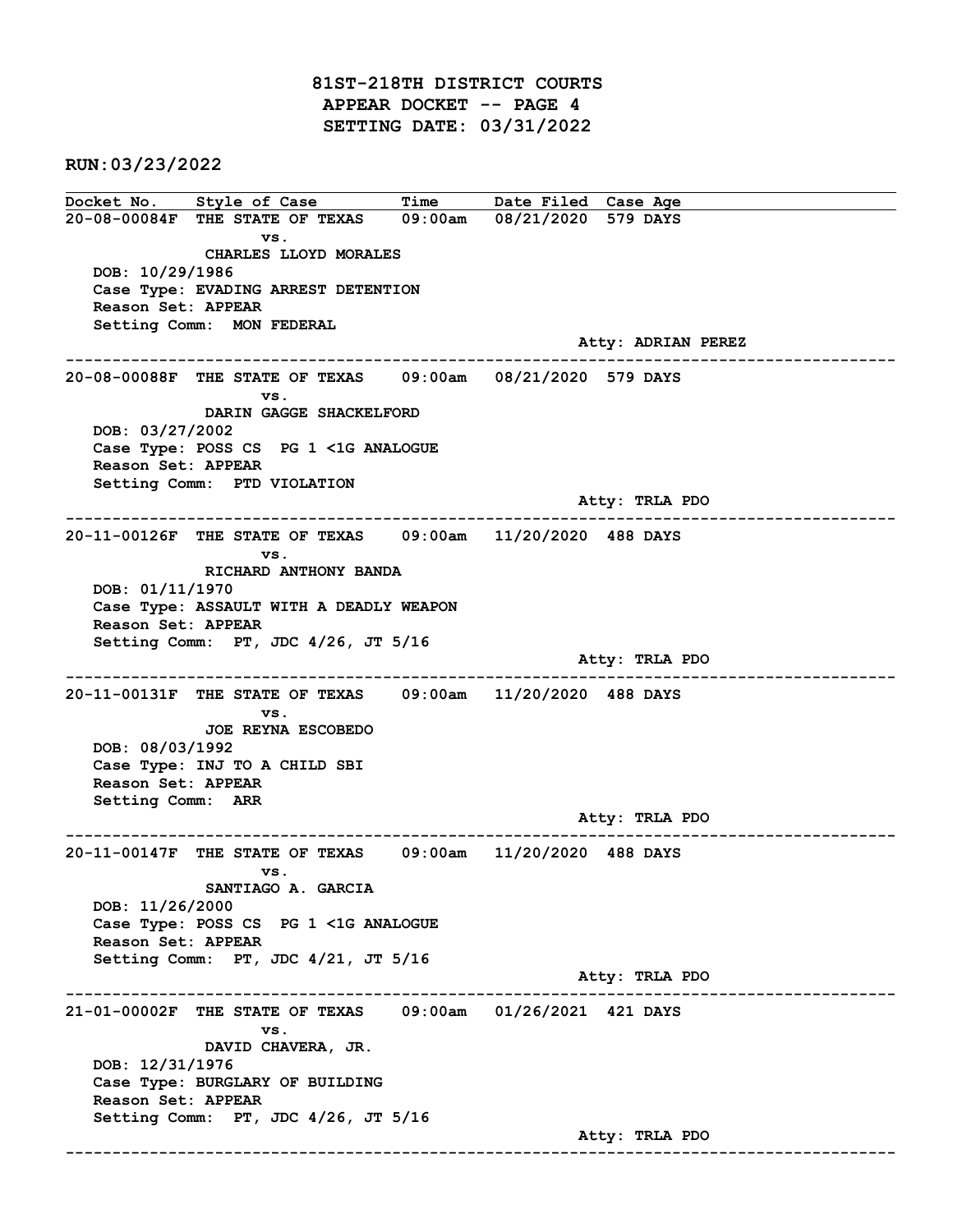81ST-218TH DISTRICT COURTS APPEAR DOCKET -- PAGE 5 SETTING DATE: 03/31/2022

RUN:03/23/2022

Docket No. Style of Case Time Date Filed Case Age 21-01-00006F THE STATE OF TEXAS 09:00am 01/26/2021 421 DAYS vs. CHARLES MEEKS DOB: 04/22/1968 Case Type: SEXUAL ASSLT CHILD Reason Set: APPEAR Setting Comm: PT, JDC 4/26, JT 5/16 Atty: MICHAEL ZAMORA ------------------------------------------------------------------------------------------------------------------------ 21-01-00015F THE STATE OF TEXAS 09:00am 01/26/2021 421 DAYS vs. TONY GARCIA DOB: 08/06/1995 Case Type: POSS CS PG 1 <1G ANALOGUE Reason Set: APPEAR Setting Comm: ARR Atty: JOE LUNA ------------------------------------------------------------------------------------------------------------------------ 21-01-00018F THE STATE OF TEXAS 09:00am 01/26/2021 421 DAYS vs. ALBERTO HERNANDEZ DOB: 12/11/1977 Case Type: POSS CS PG 1 >= 1G<4G ANALOGUE Reason Set: APPEAR Setting Comm: PT, JDC 4/26, JT 5/16 Atty: ADRIAN PEREZ ------------------------------------------------------------------------------------------------------------------------ 21-01-00025F THE STATE OF TEXAS 09:00am 01/16/2021 431 DAYS vs. KAYLIN DANIELLE TREVINO DOB: 06/17/1997 Case Type: POSS CS PG 1 >= 1G<4G ANALOGUE Reason Set: APPEAR Setting Comm: ARR (VAL VERDE DET FACILITY) example of the contract of the contract of the contract of the contract of the contract of the contract of the contract of the contract of the contract of the contract of the contract of the contract of the contract of the ------------------------------------------------------------------------------------------------------------------------ 21-03-00040F THE STATE OF TEXAS 09:00am 03/12/2021 376 DAYS vs. JUAN ANTONIO SOTO DOB: Case Type: EVADING ARREST WITH VEHICLE Reason Set: APPEAR Setting Comm: PT, JDC 4/26, JT 5/16 Atty: ROBERTO VARGAS ------------------------------------------------------------------------------------------------------------------------ 21-03-00043F THE STATE OF TEXAS 09:00am 03/12/2021 376 DAYS vs. JOSE J. CHAVEZ DOB: 09/09/1976 Case Type: POSS CS PG 1 <1G Reason Set: APPEAR Setting Comm: PT, JDC 4/26, JT 5/16 Atty: TRLA PDO ------------------------------------------------------------------------------------------------------------------------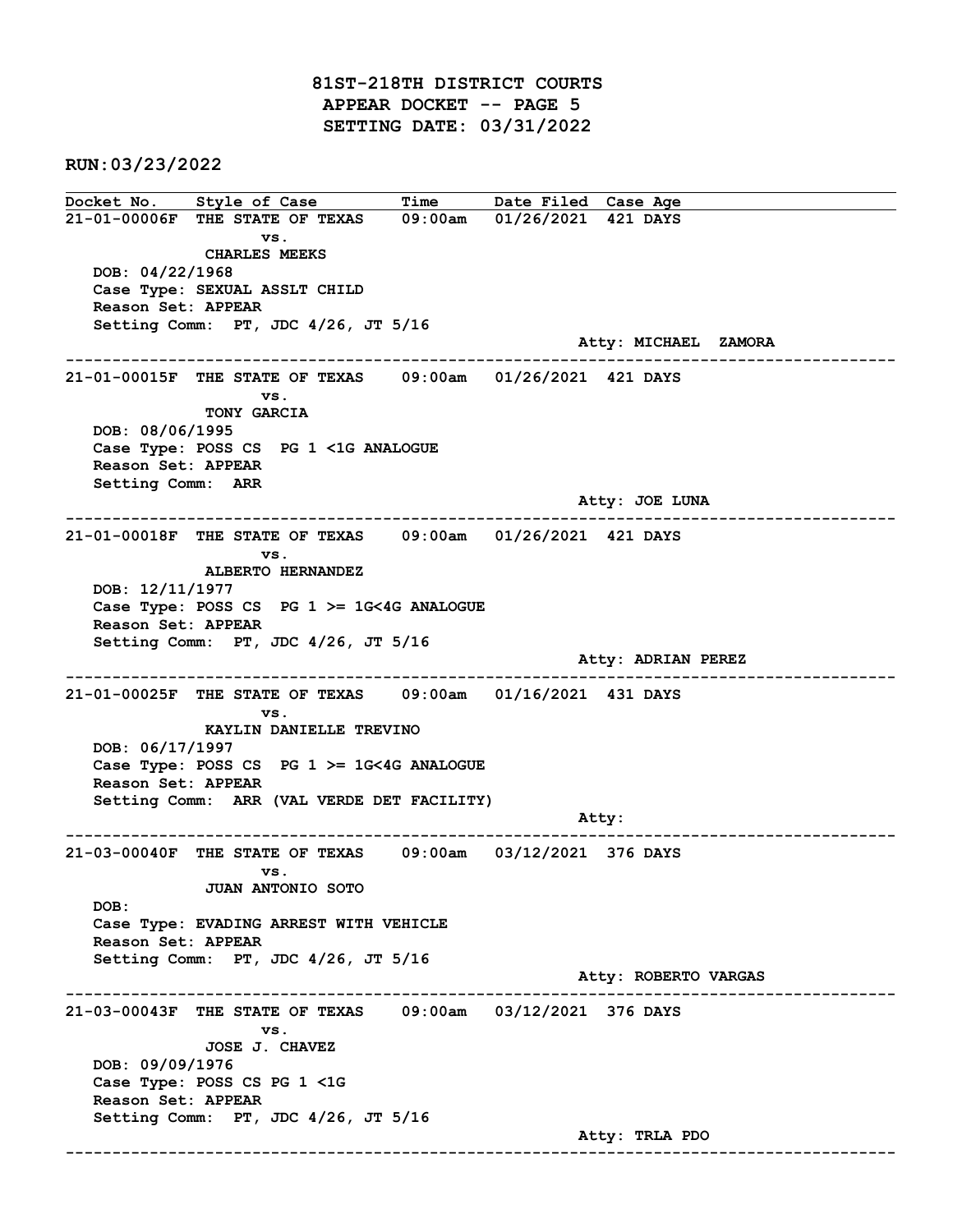81ST-218TH DISTRICT COURTS APPEAR DOCKET -- PAGE 6 SETTING DATE: 03/31/2022

RUN:03/23/2022

Docket No. Style of Case Time Date Filed Case Age 21-03-00051F THE STATE OF TEXAS 09:00am 03/12/2021 376 DAYS vs. TIMOTHY M. RAMON DOB: 11/20/1984 Case Type: POSS CS PG 1 >=1G<4G Reason Set: APPEAR Setting Comm: PT, JDC 4/26, JT 5/16 Atty: KATHLEEN 'KATIE' ROBERTS ------------------------------------------------------------------------------------------------------------------------ 21-03-00052F THE STATE OF TEXAS 09:00am 03/12/2021 376 DAYS vs. ANTHONY J.A. SOTO DOB: 10/14/1999 Case Type: POSS CS PG 1 <1G Reason Set: APPEAR Setting Comm: PT, JDC 4/26, JT 5/16 Atty: ROBERTO VARGAS ------------------------------------------------------------------------------------------------------------------------ 21-03-00061F THE STATE OF TEXAS 09:00am 03/12/2021 376 DAYS vs. KAYLIN D. TREVINO DOB: 06/17/1997 Case Type: POSS CS PG 1 <1G Reason Set: APPEAR Setting Comm: ARR; B/W (VAL VERDE) and the control of the control of the control of the control of the control of the control of the control of the control of the control of the control of the control of the control of the control of the control of the cont ------------------------------------------------------------------------------------------------------------------------ 21-05-00069F THE STATE OF TEXAS 09:00am 05/28/2021 299 DAYS vs. TONY GARCIA DOB: 08/06/1995 Case Type: BURGLARY OF HABITATION Reason Set: APPEAR Setting Comm: ARR Atty: JOE LUNA ------------------------------------------------------------------------------------------------------------------------ 21-05-00071F THE STATE OF TEXAS 09:00am 05/28/2021 299 DAYS vs. AQUEIDA GONZALEZ DOB: 04/23/1980 Case Type: FRAUD USE/POSS OF IDENTIFYING INFO Reason Set: APPEAR Setting Comm: PT, JDC 4/26, JT 5/16 Atty: MICHAEL ZAMORA ------------------------------------------------------------------------------------------------------------------------ 21-05-00084F THE STATE OF TEXAS 09:00am 05/28/2021 299 DAYS vs. REYNALDO RAMIREZ DOB: 01/11/1987 Case Type: ASSAULT OF PREGNANT PERSON Reason Set: APPEAR Setting Comm: B/W FEDERAL CUSTODY Atty: MICHAEL ZAMORA ------------------------------------------------------------------------------------------------------------------------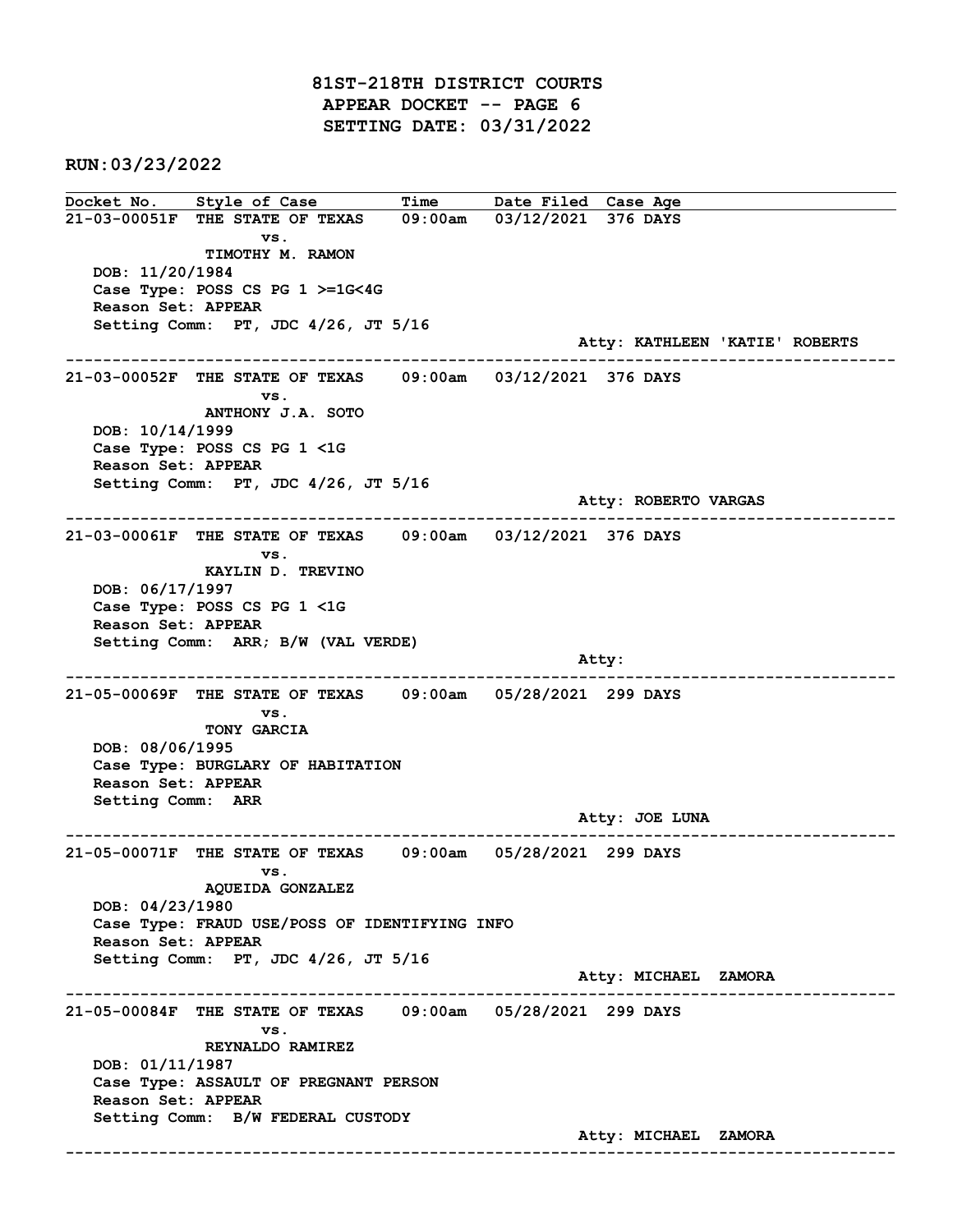81ST-218TH DISTRICT COURTS APPEAR DOCKET -- PAGE 7 SETTING DATE: 03/31/2022

RUN:03/23/2022

Docket No. Style of Case Time Date Filed Case Age 21-05-00085F THE STATE OF TEXAS 09:00am 05/28/2021 299 DAYS vs. REYNALDO RAMIREZ DOB: 01/11/1987 Case Type: BURGLARY OF BUILDING Reason Set: APPEAR Setting Comm: B/W FEDERAL CUSTODY Atty: MICHAEL ZAMORA ------------------------------------------------------------------------------------------------------------------------ 21-05-00088F THE STATE OF TEXAS 09:00am 05/28/2021 299 DAYS vs. EMILIO ANTONIO ALEMAN DOB: 09/05/1997 Case Type: POSS CS PG 2 < 1G Reason Set: APPEAR Setting Comm: PT, JDC 4/26, JT 5/16 Atty: TRLA PDO ------------------------------------------------------------------------------------------------------------------------ 21-05-00090F THE STATE OF TEXAS 09:00am 05/28/2021 299 DAYS vs. JEREMY CARRASCO DOB: 06/24/1991 Case Type: MAN DEL CS PG 1 >=4G<200G Reason Set: APPEAR Setting Comm: PT, JDC 4/26, JT 5/16 Atty: TRLA PDO ------------------------------------------------------------------------------------------------------------------------ 21-05-00094F THE STATE OF TEXAS 09:00am 05/28/2021 299 DAYS vs. SANTIAGO A GARCIA DOB: 11/26/2000 Case Type: POSS CS PG 1 >=4G<200G ANALOGUE Reason Set: APPEAR Setting Comm: PT, JDC 4/26, JT 5/16 Atty: TRLA PDO ------------------------------------------------------------------------------------------------------------------------ 21-05-00102F THE STATE OF TEXAS 09:00am 05/28/2021 299 DAYS vs. DEBBIE RIOS DOB: 06/28/1972 Case Type: Reason Set: APPEAR Setting Comm: PT, JDC 4/26, JT 5/16 Atty: TRLA PDO ------------------------------------------------------------------------------------------------------------------------ 21-07-00113F THE STATE OF TEXAS 09:00am 07/06/2021 260 DAYS vs. GERALD GONZALEZ DOB: 02/18/1981 Case Type: ASSAULT FAM/HOUSE MEM IMPEDE BREATH/CIRCULAT Reason Set: APPEAR Setting Comm: PT, JDC 4/26, JT 5/16 Atty: ROMAULDO ORTA ------------------------------------------------------------------------------------------------------------------------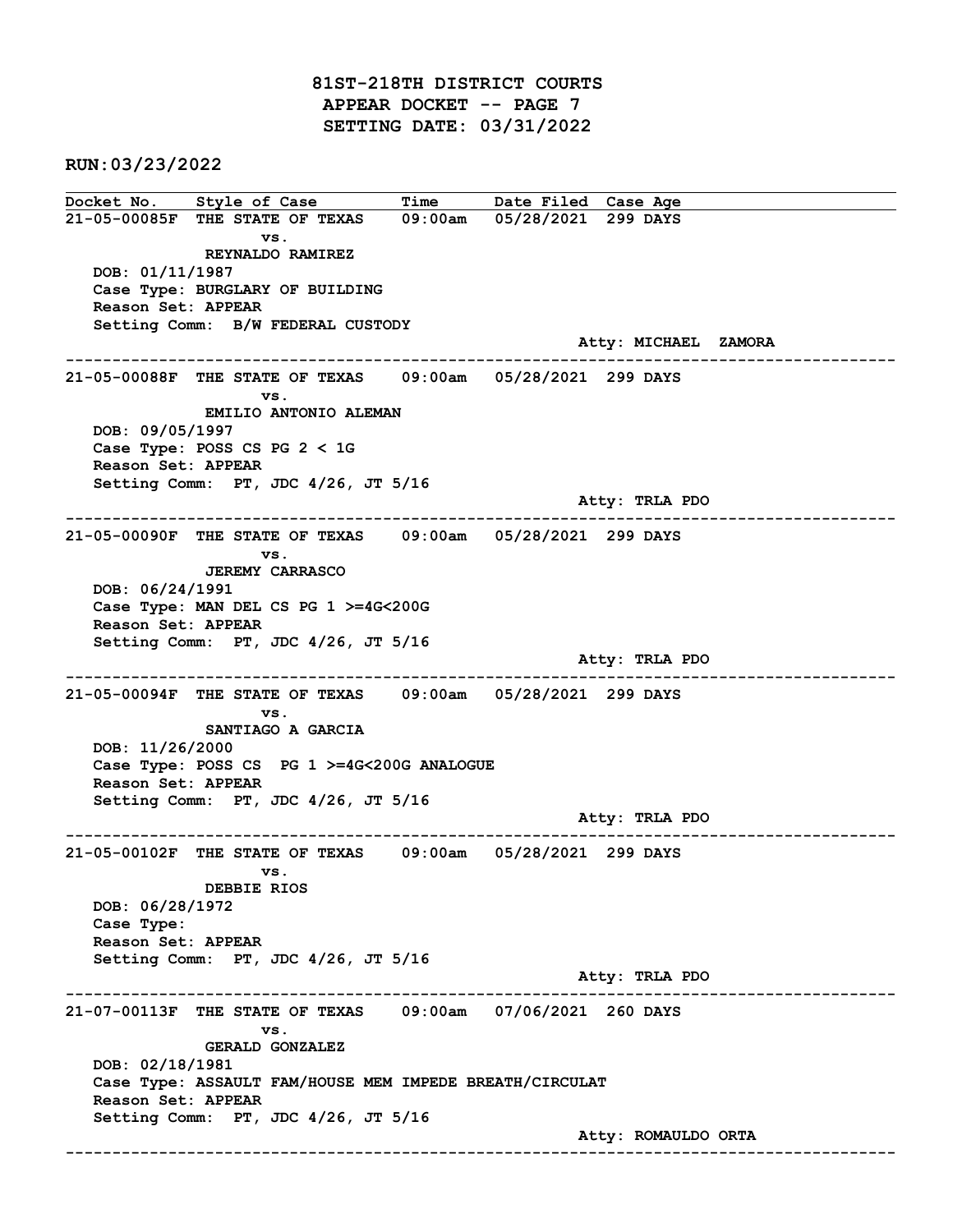81ST-218TH DISTRICT COURTS APPEAR DOCKET -- PAGE 8 SETTING DATE: 03/31/2022

RUN:03/23/2022

Docket No. Style of Case Time Date Filed Case Age 21-07-00117F THE STATE OF TEXAS 09:00am 07/06/2021 260 DAYS vs. JULIE ANN HURTADO DOB: 05/22/1959 Case Type: MAN DEL CS PG 1 >=4G<200G Reason Set: APPEAR Setting Comm: PT, JDC 4/26, JT 5/16 Atty: MIGUEL NAJERA ------------------------------------------------------------------------------------------------------------------------ 21-07-00119F THE STATE OF TEXAS 09:00am 07/06/2021 260 DAYS vs. TRES WITCHER SMYTH DOB: 11/29/1977 Case Type: POSS CS PG 1 <1G Reason Set: APPEAR Setting Comm: PT, JDC 4/26, JT 5/16 Atty: GRADY ROBERTS ------------------------------------------------------------------------------------------------------------------------ 21-09-00120F THE STATE OF TEXAS 09:00am 09/17/2021 187 DAYS vs. LUANN PEARSON DOB: 11/28/1965 Case Type: FORGERY FINANCIAL INSTRUMENT >=\$750<\$2500 IAT Reason Set: APPEAR Setting Comm: PT, JDC 4/26, JT 5/16 Atty: ADRIAN PEREZ ------------------------------------------------------------------------------------------------------------------------ 21-09-00121F THE STATE OF TEXAS 09:00am 09/17/2021 187 DAYS vs. ZACHARY RAY SAMBRANO DOB: 08/26/1991 Case Type: AGG SEXUAL ASSAULT CHILD Reason Set: APPEAR Setting Comm: PT, JDC 4/26, JT 5/16 Atty: DANTE DOMINGUEZ ------------------------------------------------------------------------------------------------------------------------ 21-09-00123F THE STATE OF TEXAS 09:00am 09/17/2021 187 DAYS vs. DAVID CHAVERA, JR. DOB: 12/31/1976 Case Type: BURGLARY OF BUILDING Reason Set: APPEAR Setting Comm: PT, JDC 4/26, JT 5/16 Atty: TRLA PDO ------------------------------------------------------------------------------------------------------------------------ 21-09-00124F THE STATE OF TEXAS 09:00am 09/17/2021 187 DAYS vs. DAVID CHAVERA, JR. DOB: 12/31/2021 Case Type: BURGLARY OF BUILDING Reason Set: APPEAR Setting Comm: PT, JDC 4/26, JT 5/16 Atty: TRLA PDO ------------------------------------------------------------------------------------------------------------------------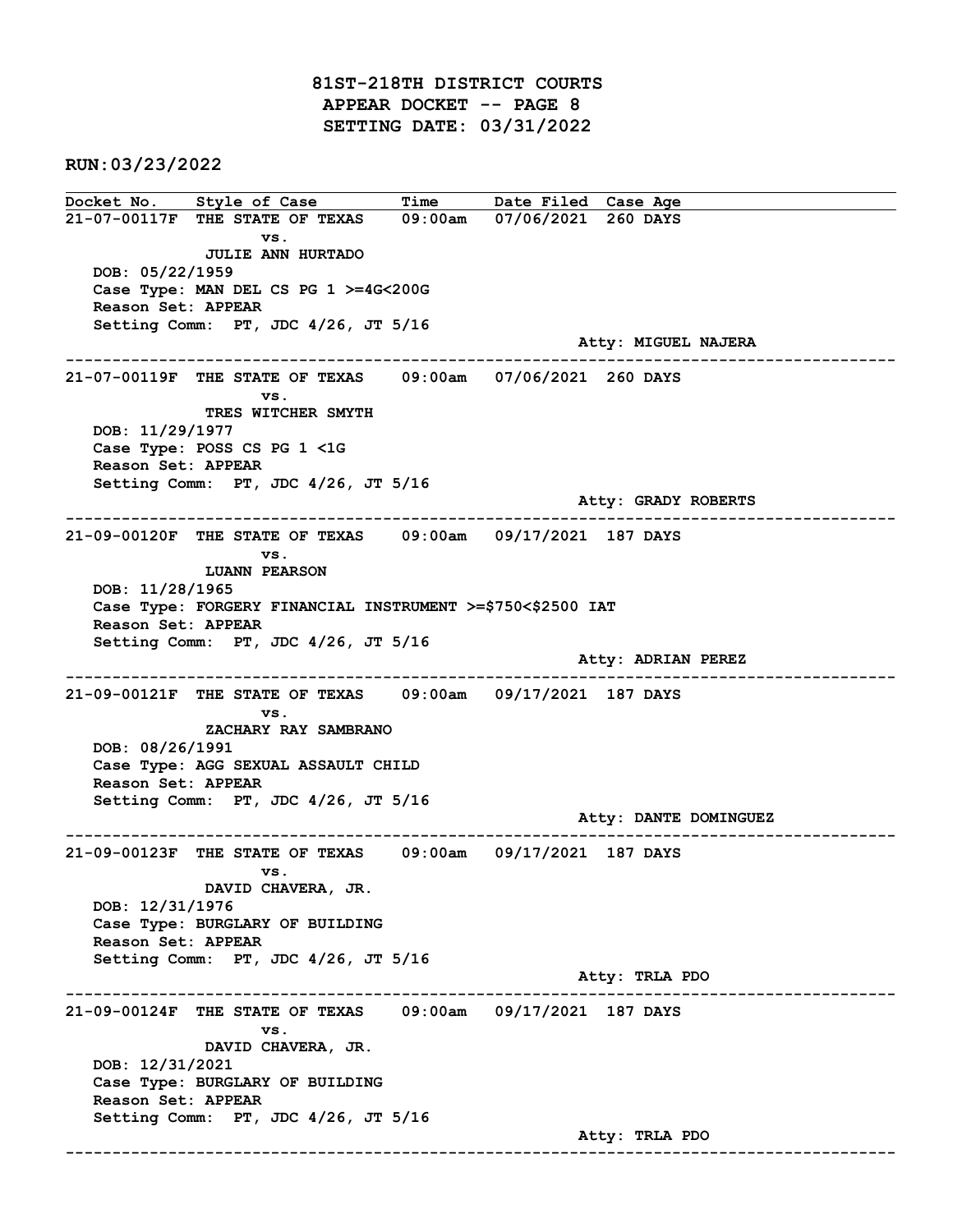81ST-218TH DISTRICT COURTS APPEAR DOCKET -- PAGE 9 SETTING DATE: 03/31/2022

RUN:03/23/2022

Docket No. Style of Case Time Date Filed Case Age 21-09-00125F THE STATE OF TEXAS 09:00am 09/17/2021 187 DAYS vs. SANTO ISCANO DOB: 02/15/1983 Case Type: DRIVING WHILE INTOXICATED W/CHILD UNDER 15 YOA Reason Set: APPEAR Setting Comm: PT, JDC 4/26, JT 5/16 Atty: TRLA PDO ------------------------------------------------------------------------------------------------------------------------ 21-09-00128F THE STATE OF TEXAS 09:00am 09/17/2021 187 DAYS vs. OSCAR VILLARREAL DOB: 11/11/1954 Case Type: POSS CS PG 1 <1G Reason Set: APPEAR Setting Comm: PT, JDC 4/26, JT 5/16 Atty: TRLA PDO ------------------------------------------------------------------------------------------------------------------------ 21-09-00129F THE STATE OF TEXAS 09:00am 09/17/2021 187 DAYS vs. TIJERINA CESARIA DOB: 06/10/1997 Case Type: POSS CS PG  $2 \ge 1$ G<4G Reason Set: APPEAR Setting Comm: PT, JDC 4/26, JT 5/16 Atty: ADRIAN PEREZ ------------------------------------------------------------------------------------------------------------------------ 21-09-00134F THE STATE OF TEXAS 09:00am 09/17/2021 187 DAYS vs. GEORGE MOLINA DOB: 04/06/1986 Case Type: POSS CS PG 1 >=1G<4G Reason Set: APPEAR Setting Comm: PT, JDC 4/26, JT 5/16 Atty: TRLA PDO ------------------------------------------------------------------------------------------------------------------------ 21-09-00137F THE STATE OF TEXAS 09:00am 09/17/2021 187 DAYS vs. IRENE VASQUEZ DOB: 03/14/1989 Case Type: POSS CS PG 1 >=1G<4G Reason Set: APPEAR Setting Comm: PT, JDC 4/26, JT 5/16 Atty: TRLA PDO ------------------------------------------------------------------------------------------------------------------------ 21-11-00151F THE STATE OF TEXAS 09:00am 11/12/2021 131 DAYS vs. CHRISTOPHER Q. AREBALO DOB: 11/08/1990 Case Type: SEXUAL ASSAULT CHILD Reason Set: APPEAR Setting Comm: PT, JDC 4/26, JT 5/16 Atty: GRADY ROBERTS ------------------------------------------------------------------------------------------------------------------------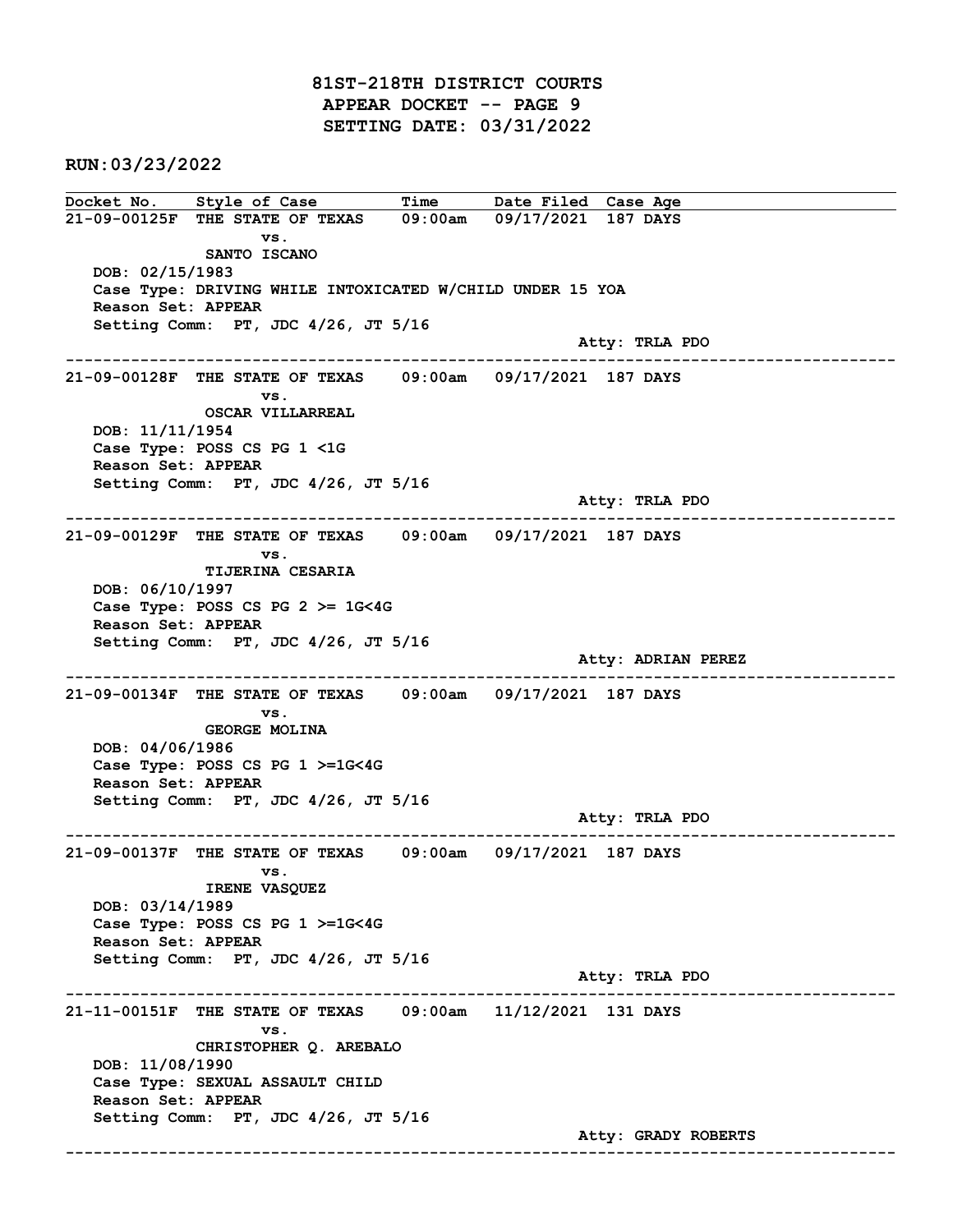81ST-218TH DISTRICT COURTS APPEAR DOCKET -- PAGE 10 SETTING DATE: 03/31/2022

RUN:03/23/2022

Docket No. Style of Case Time Date Filed Case Age 21-11-00154F THE STATE OF TEXAS 09:00am 11/12/2021 131 DAYS vs. AARON ROGER ELIZONDO DOB: 01/15/2003 Case Type: BURGLARY OF BUILDING Reason Set: APPEAR Setting Comm: PT, JDC 4/26, JT 5/16 Atty: TRLA PDO ------------------------------------------------------------------------------------------------------------------------ 21-11-00158F THE STATE OF TEXAS 09:00am 11/12/2021 131 DAYS vs. BENJAMIN NIAU DOB: 11/28/2985 Case Type: BURGLARY OF HABITATION Reason Set: APPEAR Setting Comm: PT, JDC 4/26, JT 5/16 Atty: TRLA PDO ------------------------------------------------------------------------------------------------------------------------ 21-11-00161F THE STATE OF TEXAS 09:00am 11/12/2021 131 DAYS vs. OSCAR RIOS DOB: 09/30/1981 Case Type: AGG ASSLT W/DEADLY WEAPON Reason Set: APPEAR Setting Comm: PT, JDC 4/26, JT 5/16 Atty: ADRIAN PEREZ ------------------------------------------------------------------------------------------------------------------------ 21-11-00163F THE STATE OF TEXAS 09:00am 11/12/2021 131 DAYS vs. JAYDEN C RODRIGUEZ DOB: 04/17/2003 Case Type: BURGLARY OF BUILDING Reason Set: APPEAR Setting Comm: PT, JDC 4/26, JT 5/16 Atty: SYLVIA RODRIGUEZ ------------------------------------------------------------------------------------------------------------------------ 21-11-00165F THE STATE OF TEXAS 09:00am 11/12/2021 131 DAYS vs. MICHAEL ANTHONY ADAME DOB: 08/01/1993 Case Type: POSS CS PG 1 <1G Reason Set: APPEAR Setting Comm: PT, JDC 4/26, JT 5/16 Atty: TRLA PDO ------------------------------------------------------------------------------------------------------------------------ 21-11-00166F THE STATE OF TEXAS 09:00am 11/12/2021 131 DAYS vs. CHRISTIAN OLIVER ALANIZ DOB: 12/20/1972 Case Type: POSS CS PG 1 >=1G<4G Reason Set: APPEAR Setting Comm: PT, JDC 4/26, JT 5/16 Atty: TRLA PDO ------------------------------------------------------------------------------------------------------------------------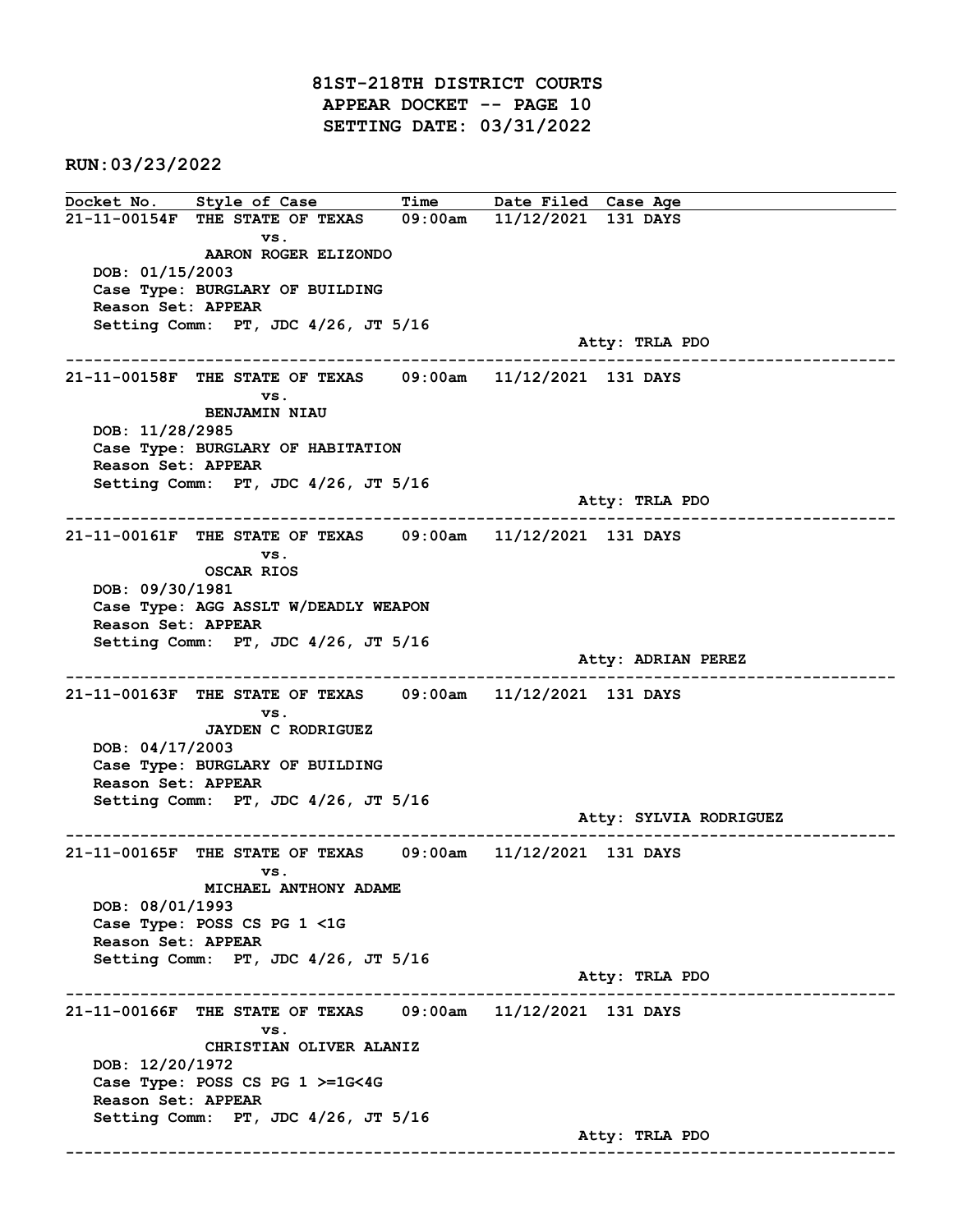81ST-218TH DISTRICT COURTS APPEAR DOCKET -- PAGE 11 SETTING DATE: 03/31/2022

RUN:03/23/2022

Docket No. Style of Case Time Date Filed Case Age 21-11-00167F THE STATE OF TEXAS 09:00am 11/12/2021 131 DAYS vs. JOSE DURAN DOB: 10/10/1971 Case Type: SMUGGLING OF PERSONS Reason Set: APPEAR Setting Comm: PT, JDC 4/26, JT 5/16 Atty: TRLA PDO ------------------------------------------------------------------------------------------------------------------------ 21-11-00170F THE STATE OF TEXAS 09:00am 11/12/2021 131 DAYS vs. FABIAN LEAL DOB: 08/05/1989 Case Type: POSS CS PG 1 <1G Reason Set: APPEAR Setting Comm: PT, JDC 4/26, JT 5/16 Atty: TRLA PDO ------------------------------------------------------------------------------------------------------------------------ 21-11-00172F THE STATE OF TEXAS 09:00am 11/12/2021 131 DAYS vs. JESUS LOMBARD DOB: 04/12/1994 Case Type: UNL POSS FIREARM BY FELON Reason Set: APPEAR Setting Comm: PT, JDC 4/26, JT 5/16 Atty: TRLA PDO ------------------------------------------------------------------------------------------------------------------------ 21-11-00173F THE STATE OF TEXAS 09:00am 11/12/2021 131 DAYS vs. JERRY OSCAR PINA DOB: 11/11/1985 Case Type: POSS CS PG 1 <1G Reason Set: APPEAR Setting Comm: PT, JDC 4/26, JT 5/16 Atty: TRLA PDO ------------------------------------------------------------------------------------------------------------------------ 21-11-00175F THE STATE OF TEXAS 09:00am 11/12/2021 131 DAYS vs. ELIAS QUINTANILLA DOB: 08/14/2004 Case Type: EVADING ARREST DET W/VEH Reason Set: APPEAR Setting Comm: PT, JDC 4/26, JT 5/16 Atty: TRLA PDO ------------------------------------------------------------------------------------------------------------------------ 22-01-00001F THE STATE OF TEXAS 09:00am 01/25/2022 57 DAYS vs. AUGUSTIN BRYAND DOB: 02/06/1970 Case Type: AGG ASSAULT W/DEADLY WEAPON Reason Set: APPEAR Setting Comm: PT, JDC 4/26, JT 5/16 Atty: TRLA PDO ------------------------------------------------------------------------------------------------------------------------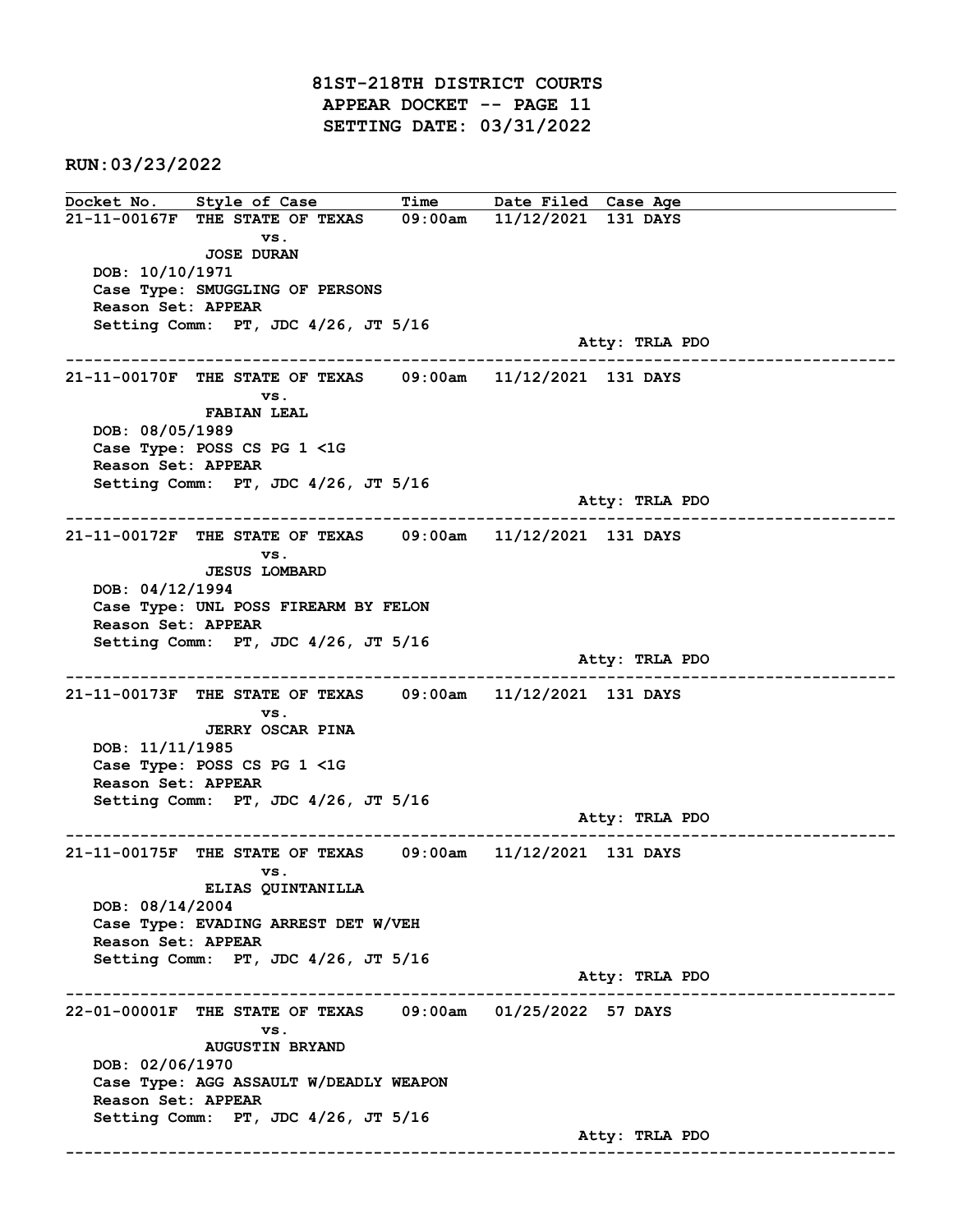81ST-218TH DISTRICT COURTS APPEAR DOCKET -- PAGE 12 SETTING DATE: 03/31/2022

RUN:03/23/2022

Docket No. Style of Case Time Date Filed Case Age 22-01-00002F THE STATE OF TEXAS 09:00am 01/25/2022 57 DAYS vs. RENE CANELA DOB: 04/03/1997 Case Type: ASSAULT FAMILY/HOUSEHOLD MEMBER PREV CONV IAT Reason Set: APPEAR Setting Comm: PT, JDC 4/26, JT 5/16 Atty: TRLA PDO ------------------------------------------------------------------------------------------------------------------------ 22-01-00003F THE STATE OF TEXAS 09:00am 01/25/2022 57 DAYS vs. ADAM GONZALEZ DOB: 11/29/2001 Case Type: BURGLARY OF HABITATION Reason Set: APPEAR Setting Comm: PT, JDC 4/26, JT 5/16 Atty: TRLA PDO ------------------------------------------------------------------------------------------------------------------------ 22-01-00004F THE STATE OF TEXAS 09:00am 01/25/2022 57 DAYS vs. CHARLES RANCELL JAMES DOB: 02/22/1996 Case Type: BURGLARY OF HABITATION Reason Set: APPEAR Setting Comm: PT, JDC 4/26, JT 5/16 Atty: ADRIAN PEREZ ------------------------------------------------------------------------------------------------------------------------ 22-01-00005F THE STATE OF TEXAS 09:00am 01/25/2022 57 DAYS vs. ALEXANDER A. RODRIGUEZ DOB: 07/04/1984 Case Type: DRIVING WHILE INTOXICATED 3RD OR MORE Reason Set: APPEAR Setting Comm: PT, JDC 4/26, JT 5/16 Atty: RICARDO RAMOS ------------------------------------------------------------------------------------------------------------------------ 22-01-00006F THE STATE OF TEXAS 09:00am 01/25/2022 57 DAYS vs. CARLOS GERARDO VALLES DOB: 03/03/2003 Case Type: BURGLARY OF HABITATION Reason Set: APPEAR Setting Comm: PT, JDC 4/26, JT 5/16 Atty: JAVIER MONTEMAYOR ------------------------------------------------------------------------------------------------------------------------ 22-01-00009F THE STATE OF TEXAS 09:00am 01/25/2022 57 DAYS vs. STEVEN RAY HERNANDEZ DOB: 10/26/1993 Case Type: POSS CS PG 1 >=1G<4G Reason Set: APPEAR Setting Comm: PT, JDC 4/26, JT 5/16 Atty: TRLA PDO ------------------------------------------------------------------------------------------------------------------------